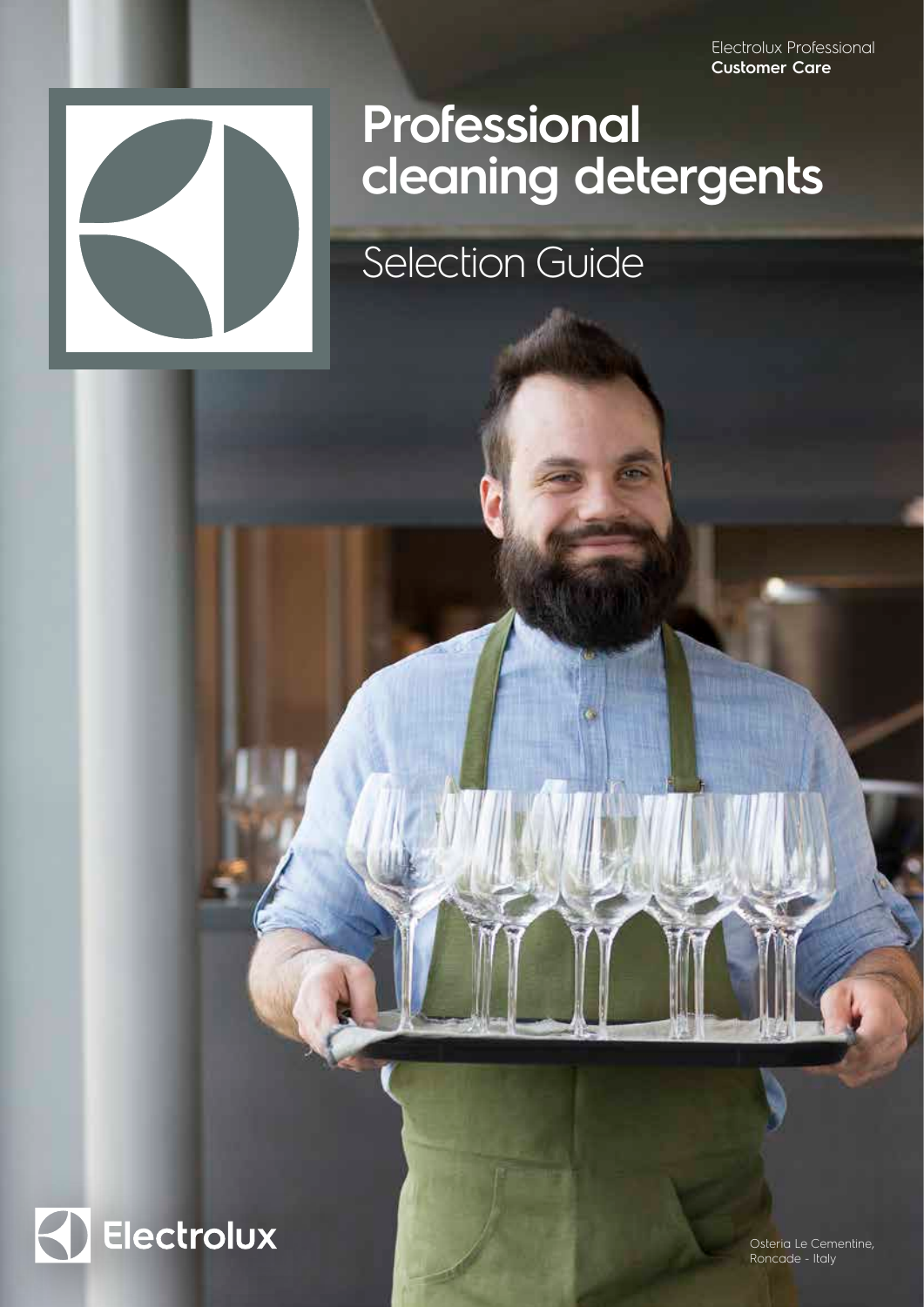# **Electrolux Genuine Chemicals**

The entire range of Electrolux Genuine Chemicals is the result of intensive testing in the Electrolux laboratories.

## **We take care of your equipment**

#### **With Electrolux chemicals we commit to:**

- ►Protect environment and people by developping Ecofriendly chemicals with high quality raw material and low environmental impact
- ►Create best performing and highly effective cleaning solutions with perfect balance between equipment and chemicals

**D. 188 & O.O.O.** 

►Guarantee appliances longevity by means of intensive and accurate laboratory testing, always ensuring the highest performance of the equipment and its components

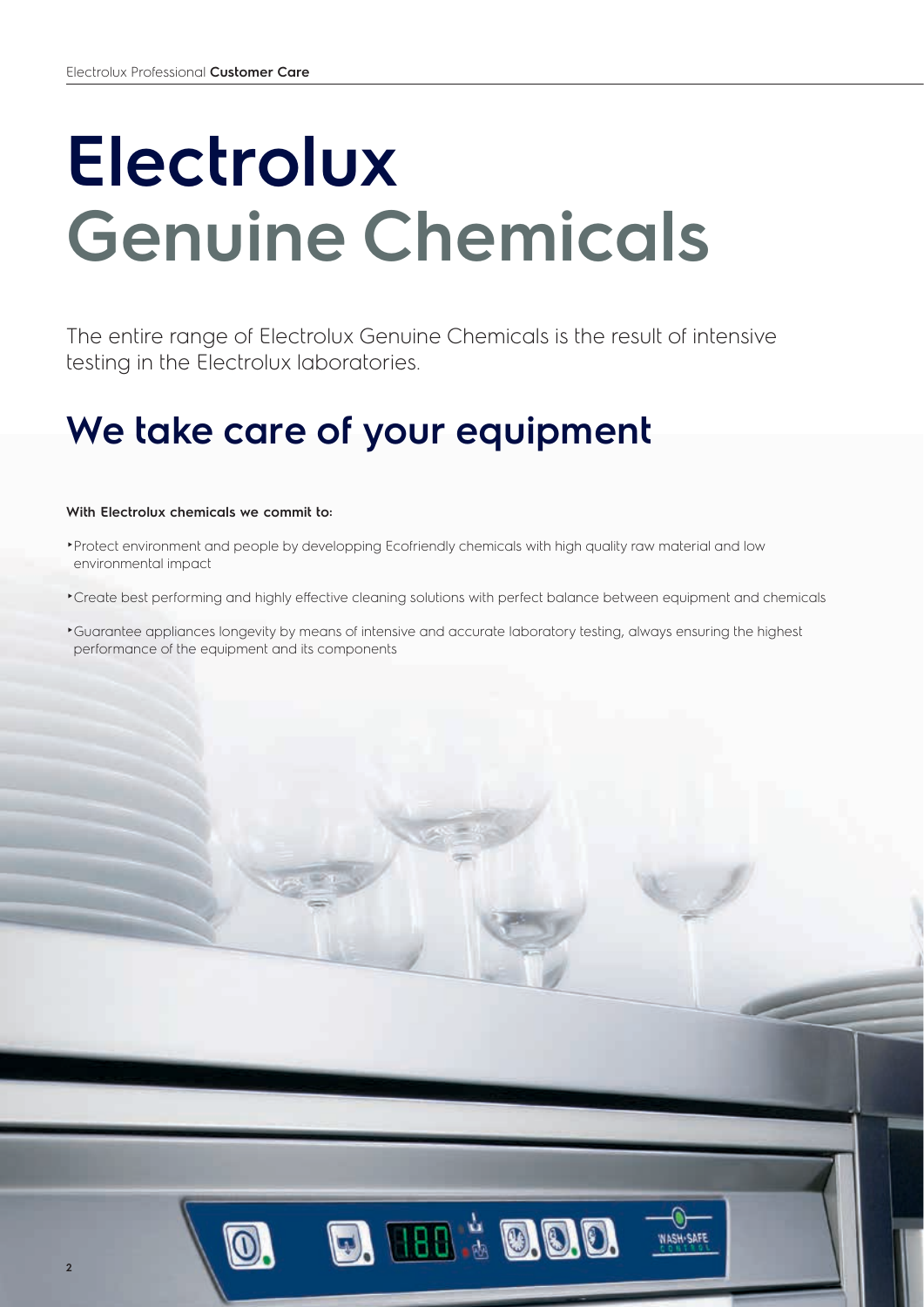# **Taking care of the details**

#### **Experts at your service**

Our global R&D team and laboratory experts allow us to develop breakthrough technology in-house





#### **Sustainable product**

Our products meet extremely high environmental and climate requirements. Each product has overriding general criteria requirements as well as product-specific requirements .



#### **QR code**

All Electrolux chemicals present a front label QR code for immediate safety data sheet download



#### **Safety Data Sheet**

Safety Data Sheet viewable on all mobile devices: phones, tablets and computers

Selecting the country provides the document in the foreseen local language



#### **Controlled foam**

A detergent composition having controlled foaming properties. In addition these formulations demonstrate excellent detergency properties when compared to currently distributed commercial brands.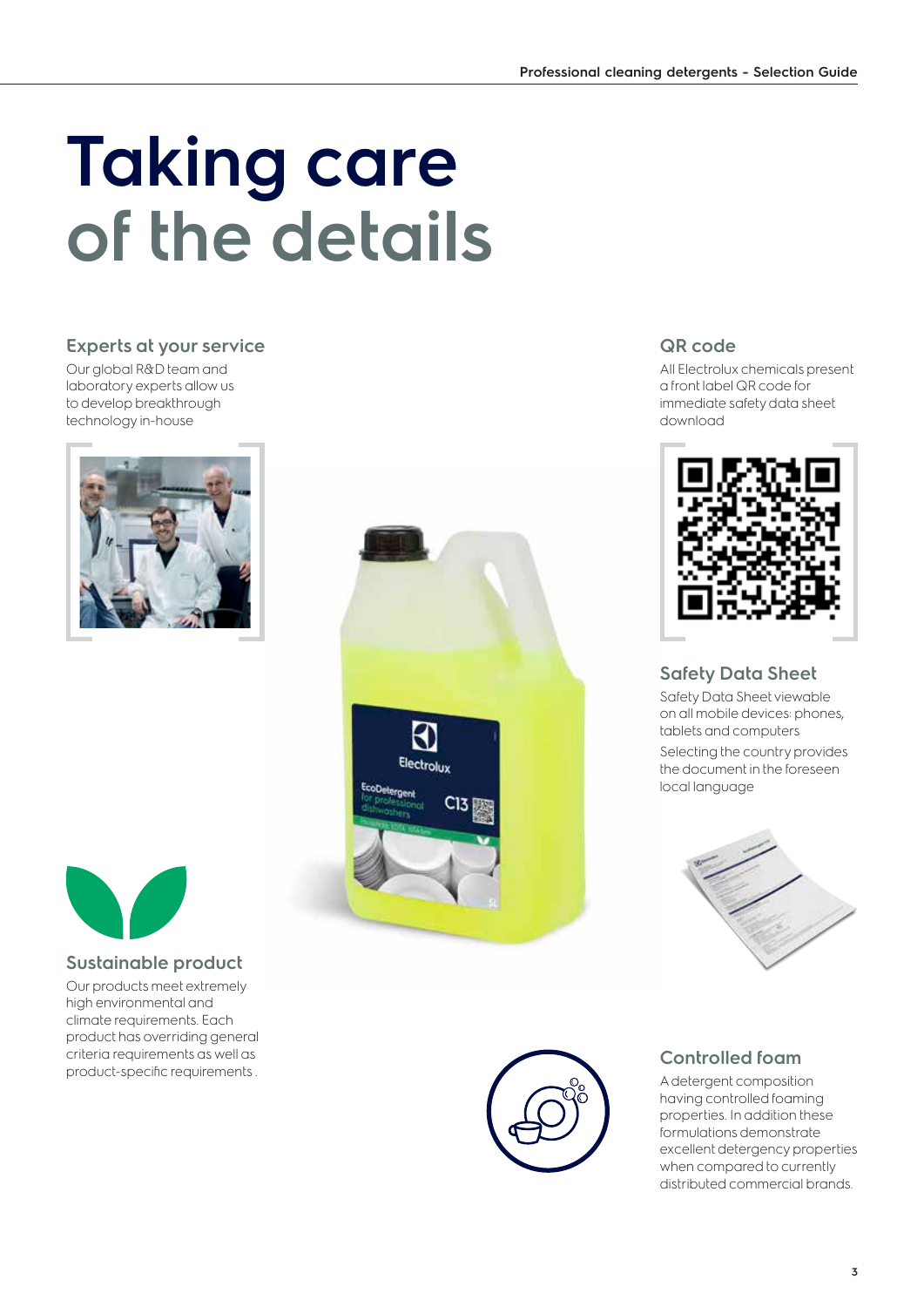### **Dishwashing chemicals**

#### ► Special revised concentrated formula for **C11 Detergent for Dishwashers** - code 0S2092

- reduced consumption Low environmental impact with reduced
- carbon footprint ► **For all water types with best**
- **performance on medium and hard water**
- ► **Indicated for glass, crystal, ceramic, porcelain, plastic and stainless steel**
- Intensively field tested by Experts and Customers
- ► Reliability commitment with no risk of premature parts break due to chemical usage
- ► Ergonomic packaging with n.2 x 5 liter jugs for easy handling and stocking
- ► Safety commitment with QR code for immediate Safety Data Sheet download

#### **C12 Rinse Aid for Dishwashers** - code 0S2094

- 
- ► Intensively field tested by Experts and Customers
- ► **For all types of water hardness**
- ► **Indicated for glass, crystal, ceramic and porcelain**
- ► Removes lime scale from dishes, leaving a perfect bright surface
- ► Reduced appliance lime scale deposit
- ► Eco friendly chemical with low environmental impact by use of vegetable origin surfactants
- ► **Perfect drying results guaranteed, without manual actions**
- ► Ergonomic packaging with n.2 x 5 liter jugs for easy handling and stocking
- ► Safety commitment with QR code for immediate Safety Data Sheet download



- ► Highly concentrated revised formula **C13 Eco Detergent for Dishwashers** - code 0S2093
- **without EDTA, NTA and polyphosphates** ► For all water types, with best performance
- on soft and medium hardness water ► Indicated for glass, crystal, ceramic,
- porcelain, plastic and metal
- Intensively field tested by Experts and Customers
- ► Reliability commitment with no risk of
- premature parts break due to chemical usage
- ► **Eco friendly chemical with low environmental impact and reduced carbon footprint**
- ► Ergonomic packaging with n.2 x 5 liter jugs for easy handling and stocking
- ► Safety commitment with QR code for immediate Safety Data Sheet download



- **C14 Rinse Aid Plus for Dishwashers** code 0S2095
- ► Highly concentrated revised formula for reduced consumption
- ► **For all types of water hardness**
- ► **Indicated for glass, crystal, ceramic and porcelain**
- ► Intensively field tested by Experts and Customers
- ► Perfect drying results guaranteed, without manual actions
- ► Reduced appliance lime scale deposit
- ► Removes lime scale from dishes, leaving a perfect bright surface
- ► Eco friendly chemical with low environmental impact by use of vegetable origin surfactants
- ► Ergonomic packaging with n.2 x 5 liter jugs for easy handling and stocking
- ► Safety commitment with QR code for immediate Safety Data Sheet download